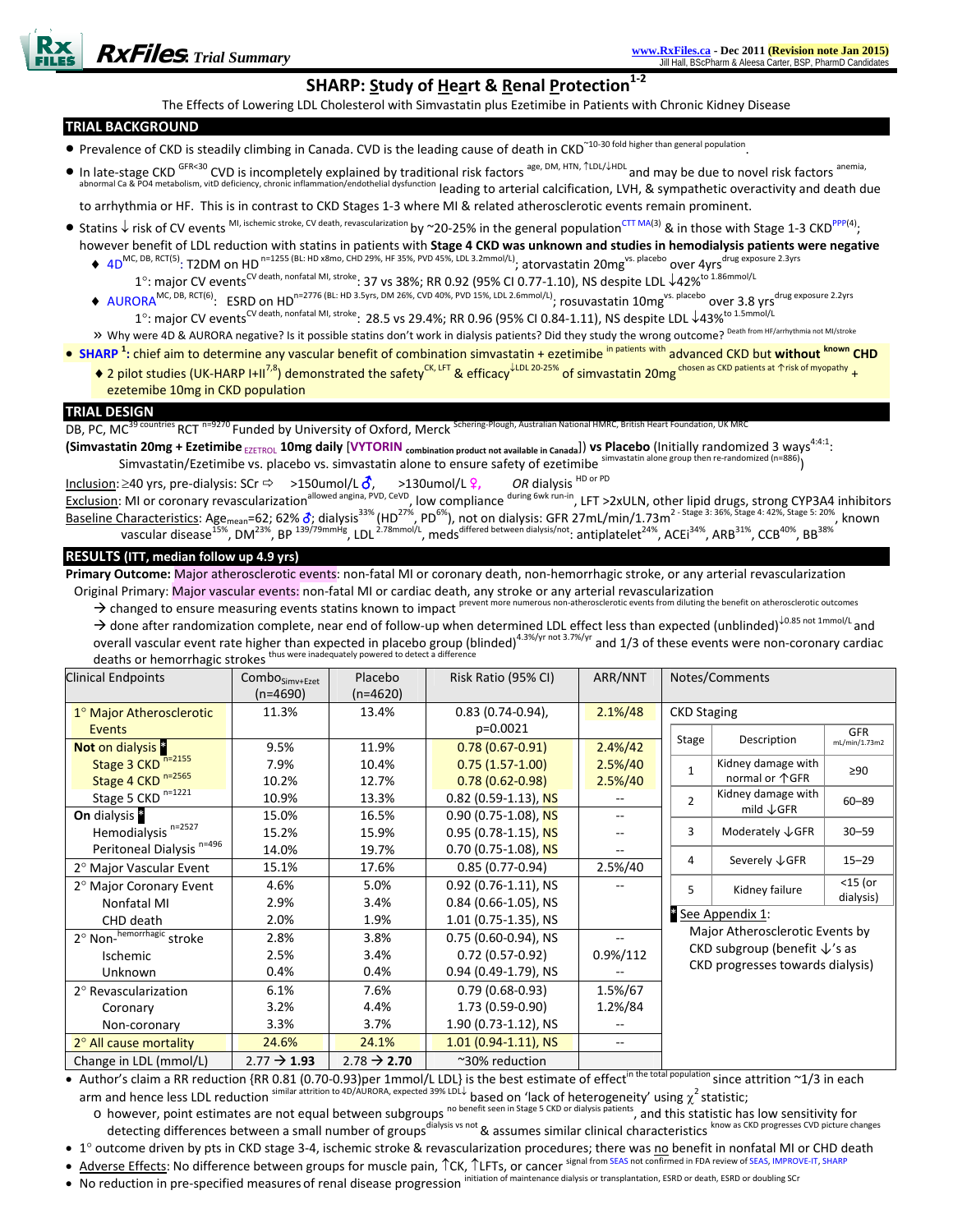#### **COMMENTS**

- Revised 1° outcome is likely the better outcome since it allows determination of benefit from statins by looking at outcomes statins are known to impact; controversy settled when results between the 2 outcomes were similar <sup>and power was adequate for both</sup>
- Cannot conclude if benefit secondary to addition of ezetimibe to statin therapy vs. **statin therapy alone**; however, lack of clinical benefit despite expected LDL reduction in other trials of combination therapy in a variety of populations ENHANCE, SEAS, ARBITER 6-HALTS suggests ezetimibe did not contribute
	- o Uncertainty: clinical effect of simvastatin 20mg or 40mg alone, or any other statin, in this population
- Did not report use of any medications including erythropoietin stimulating agents, phosphate binders, iron therapy which may also impact long‐term CV risk
- Uncertain if benefit across all subgroups of CKD dialysis vs. non-dialysis underpowered o Kidney Transplant: **ALERT** <sup>15</sup> n=2101 fluvastatin 40mg daily over 5.1yrs showed some benefit in cardiac deaths/nonfatal MI but not overall <sup>1</sup>° outcome

**Strengths:**  $\bullet$ asked an important question yet unanswered in the literature  $\bullet$  large, well-designed study  $\bullet$ ITT analysis

Limitations: ◆change in 1° outcome ↑risk of bias ◆multiple analyses ↑risk of Type I error (though did use statistical adjustments)

- ◆ use of combination simvastatin + ezetimibe limits generalizability ◆heterogeneous population requires use of sub‐group analyses to draw conclusions
- \* A Critical Appraisal in 2014 identified several irregularities that could significantly compromise & bias the data.

#### **BOTTOM LINE: CKD lipid therapy**

- Pattern of **CVD changes** as CKD progresses: early CKD <sup>cholesterol dependent atheromatous coronary disease<sub>;</sub> late CKD vascular calcification, LVH</sup>
- Lipid lowering therapy (statin) is indicated to prevent atherosclerotic CVD in patients with CKD including those progressing to ESRD; findings emphasize need to treat early in disease process, however, point at which patients may no longer benefit remains unclear, and there is **no** evidence to support initiation of statin therapy in dialysis patients <sup>4D, AURORA, SHARP congruent</sup>
- Studies confirm that statin therapy is **safe** in late‐stage CKD
- Role of ezetimibe is not clear, but unlikely to have contributed to clinical outcomes trial of combination vs statin therapy alone unlikely to be done due to huge N required

ACEi=angiotensin converting enzyme inhibitor ARB=angiotensin receptor blocker ARR=absolute risk reduction BB=beta blocker BL=baseline BP=blood pressure Ca=calcium CCB=calcium channel blocker **CeVD**=cerebrovascular disease **CHD**=coronary heart disease **CI**=confidence interval **CK**=creatinine kinase **CKD**=chronic kidney disease **CTT MA**= Cholesterol Treatment Trialists' MetaAnalysis **CV**=cardiovascular **CVD**=cardiovascular disease **DB**=double blind **DM**=diabetes **ESRD**=end‐stage renal disease **GFR**=estimated glomerular filtration rate HD=hemodialysis HDL=high density lipoprotein HF=heart failure HMRC=health medical research council HTN=hypertension ITT=intention to treat LDL=low density lipoprotein LFT=liver function test **LVH**=left ventricular hypertrophy **MC**=multicentre **MI**=myocardial infarction **MDRD**=Modification of Diet in Renal Disease **NNT**=number needed to treat **NS**=non‐significant PC= placebo controlled PD=peritoneal dialysis PO<sub>4</sub>=phosphate PPP=Pravastatin Pooling Project PVD=peripheral vascular disease RCT=randomized controlled trial RR=relative risk RF=risk factors SCr=serum creatinine T2DM=Type 2 diabetes mellitus UKMRC=United Kingdom Medical Research Counsel ULN=upper limit of normal  $\delta$ =male <sup>0</sup>=female **Links to RxFiles: ‐ Lipid Lowering Chart:** http://www.rxfiles.ca/rxfiles/uploads/documents/members/CHT‐lipid%20agents.pdf **‐ Lipid Landmark Trials**: http://www.rxfiles.ca/rxfiles/uploads/documents/members/CHT‐lipid%20agents‐major%20trials.pdf

#### **Appendix 1**: Major Atherosclerotic Events by CKD subgroup

MDRD estimated GFR (mL/min per 1-73 m<sup>2</sup>) ( $\chi^2$ <sub>1</sub>=0-12; p=0-73)

| $\geq 60$                                       | $3/44(6.8\%)$    | 3/44(6.8%)       |                                                     | $0.84(0.17 - 4.18)$ |
|-------------------------------------------------|------------------|------------------|-----------------------------------------------------|---------------------|
| $\geq 30 < 60$                                  | 87/1100 (7.9%)   | 110/1055 (10-4%) |                                                     | $0.75(0.57 - 1.00)$ |
| $= 15 - 30$                                     | 127/1246 (10-2%) | 168/1319 (12-7%) |                                                     | 0-78 (0-62-0-98)    |
| $-15$                                           | 67/614 (10-9%)   | 81/607 (13-3%)   |                                                     | $0.82(0.59 - 1.13)$ |
| Subtotal: not on dialysis                       | 296/3117 (9-5%)  | 373/3130 (11-9%) |                                                     | $0.78(0.67 - 0.91)$ |
| Dialysis ( $\chi^2$ <sub>1</sub> =1.54; p=0.21) |                  |                  |                                                     |                     |
| Haemodialysis                                   | 194/1275 (15-2%) | 199/1252 (15-9%) |                                                     | $0.95(0.78 - 1.15)$ |
| Peritoneal dialysis                             | 36/258 (14-0%)   | 47/238 (19-7%)   |                                                     | $0.70(0.46 - 1.08)$ |
| Subtotal: on dialysis                           | 230/1533 (15-0%) | 246/1490 (16-5%) |                                                     | $0.90(0.75-1.08)$   |
|                                                 |                  |                  |                                                     |                     |
|                                                 |                  |                  |                                                     |                     |
|                                                 |                  |                  | $1-5$<br>-0.5<br>1.0                                | $2-0$               |
|                                                 |                  |                  | Simvastatin plus ezetimibe better<br>Placebo better |                     |
|                                                 |                  |                  |                                                     |                     |
|                                                 |                  |                  |                                                     |                     |

#### **References:**

- 1. SHARP Collaborative Group. SHARP: Randomized trial to assess the effects of lowering low-density lipoprotein cholesterol among 9,438 patients with chronic kidney disease. Am Heart J 2010;160:785‐94.
- 2. Baigent C, et al. The effects of lowering LDL cholesterol with simvastatin plus ezetimibe in patients with chronic kidney disease (Study of Heart and Renal Protection‐**SHARP**): a randomized placebo‐ controlled trial. *Lancet* 2011
- 3. Cholesterol Treatment Trialists' (CTT) Collaboration. Efficacy and safety of more intensive lowering of LDL cholesterol: a meta-analysis of data from 170 000 participants in 26 randomized trials. Lancet 2010;376:1670–81.

4. Tonelli M, Isles C, Curhan GC et al. Effect of pravastatin on cardiovascular events in people with chronic kidney disease. Circulation 2004;110:1557‐1563.

5. Wanner C, Krane V, Marz W, et al. Atorvastatin in patients with type 2 diabetes mellitus undergoing hemodialysis. (**4D**) *NEJM* 2005; 353:238‐248.

März W, Genser B, Drechsler C, et al. German Diabetes and Dialysis Study Investigators (4D). Atorvastatin and low-density lipoprotein cholesterol in type 2 diabetes mellitus patients on hemodialysis. Clin J Am Soc Nephrol 2011;6(6):1316‐25.

6. Fellstrom BC, Jardine AG, Schmieder RE, et al. Rosuvastatin and cardiovascular events in patients undergoing hemodialysis (**AURORA**). *NEJM* 2009;360:1395‐1407.

Holdaas H, Holme I, Schmieder RE, et al. **AURORA** study group. Rosuvastatin in diabetic hemodialysis patients. J Am Soc Nephrol. 2011;22(7):1335‐41. Stippoli GFM, Craig JC. Sunset for statins after AURORA? NEJM 2009;360(14):1455‐57.

7. Baigent C et al. First UK heart and renal protection study (**UK HARP I**): Biochemical efficacy and safety of simvastatin and safety of low‐dose aspirin in chronic kidney disease. Am J Kidney Dis

2005;45:473‐84. 8. Landray M et al. The second UK heart and renal protection study (*UK*<sub>·</sub>**HARP** II): a randomized controlled study of the biochemical safety and efficacy of adding ezetimibe to simvastatin as initial

therapy among patients with CKD. Am J Kidney Dis 2006;47(3):385‐95.

9. Kastelein JJP, Akdim F et al. Simvastatin with or without Ezetimibe in Familial Hypercholesterolemia. (**ENHANCE**) NEJM 2008:358;14:1431‐1443

- 10.Jander N, Minners J, Holme I et al. Outcome of patients with low‐gradient "severe" aotric stenosis (**SEAS**)and preserved ejection fraction. Circulation 2011, 123:887‐895.
- 11.Villines TC, Stanek EJ, Devine PJ et al. The **ARBITER‐6HALTS** Trial : Final results and impact of medication adherence, dose, and treatment duration. J Am Coll Cardiol 2010;55:2721–6.
- 12.Holdaas H, Fellström B, Jardine AG, et al. Assessment of LEscol in Renal Transplantation (**ALERT**) Study Investigators. Effect of fluvastatin on cardiac outcomes in renal transplant recipients: a multicentre, randomised, placebo‐controlled trial. Lancet. 2003;361(9374):2024‐31.

Fellström B, Holdaas H, Jardine AG,et al. Assessment of Lescol in Renal Transplantation Study Investigators. Effect of fluvastatin on renal end points in the Assessment of Lescol in Renal Transplant (**ALERT**) trial. Kidney Int. 2004 Oct;66(4):1549‐55.

Holdaas H, Fellström B, Cole E, et al. Assessment of LEscol in Renal Transplantation (ALERT) Study Investigators. Long-term cardiac outcomes in renal transplant recipients receiving fluvastatin: the **ALERT** extension study. Am J Transplant. 2005 Dec;5(12):2929‐36.

13.United States Renal Data System: USRDS 2001 Annual Data Report. Bethesda, MD: National Institutes of Health, National Institutes of Diabetes and Digestive and Kidney Diseases, 2001.

14.Canadian Organ Replacement Register Annual Report: Treatment of End Stage Organ Failure in Canada, 2000‐2009. Released January 2011. Available at:

https://secure.cihi.ca/estore/productFamily.htm?locale=en&pf=PFC1574. (Accessed: July 21, 2011)

15.Baigent C, Landray MJ, Wheeler DC. Misleading associations between cholesterol and vascular outcomes in dialysis patients: the need for randomized trials. Seminars in Dialysis 2007:20(6):498–503